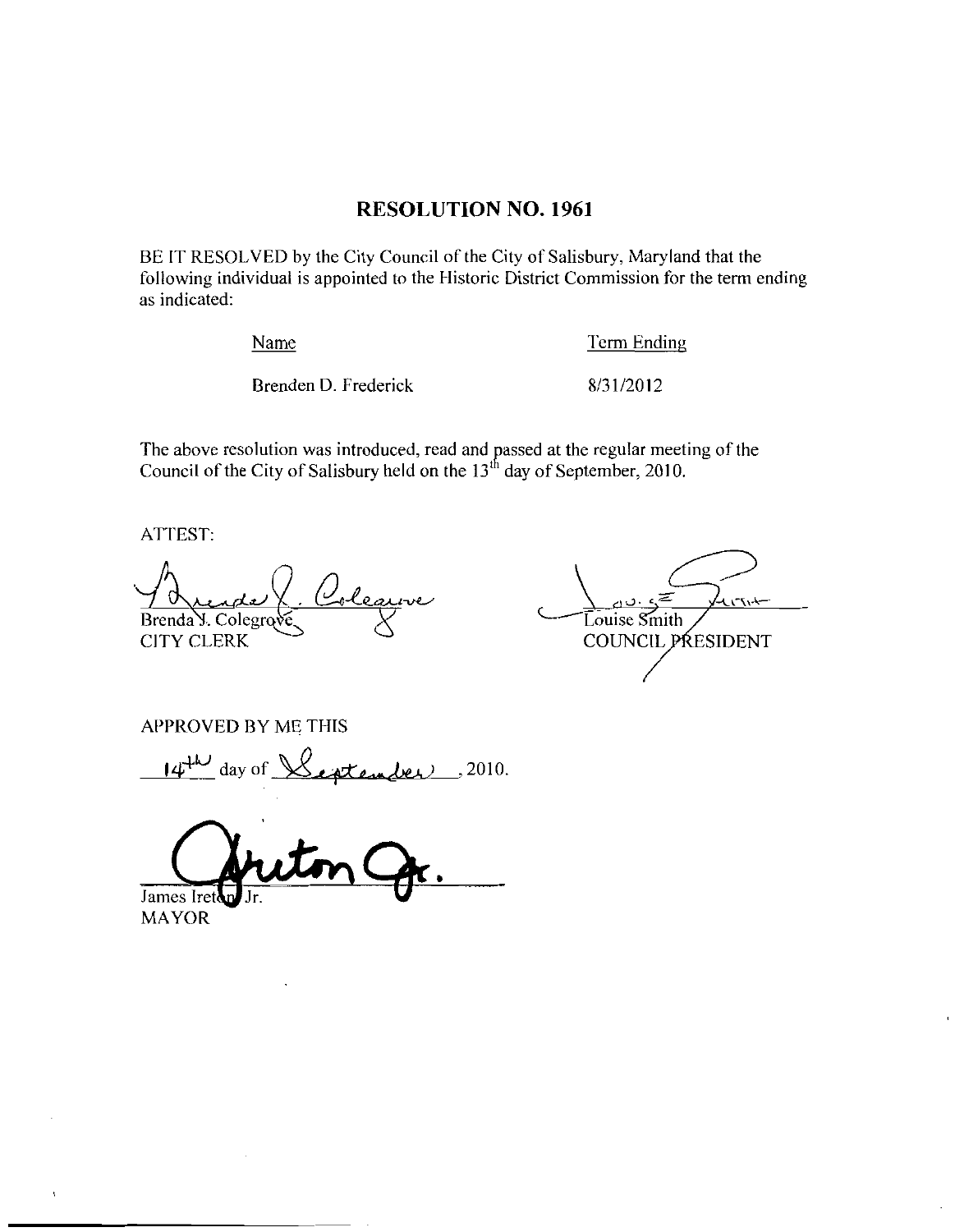## INTER

# $\frac{1}{\sqrt{\text{OPEICE}}}$  MEMO

## OFFICE OF THE MAYOR

| To:   | John Pick                                                       |
|-------|-----------------------------------------------------------------|
| From: | Sherrell McBride                                                |
|       | <b>Subject:</b> Appointment to the Historic District Commission |
| Date: | September 7, 2010                                               |

Mayor Ireton would like to appoint the following person to the Historic District Commission

Candidate Brenden D. Frederick Term the Historic<br>Term<br>8/31/2012

Mr. Frederick will complete the unexpired term of Mr. Joe DiCarlo.

Brenden D. Frederick<br>
Mr. Frederick will complete the unexpired term of Mr. Joe DiCarlo.<br>
Attached you will find Mr. Frederick's letter of interest and the Resolution necessary for his appointment. Please forward this information to the City Council for the next City Council meeting. Please let me know if you have any questions.

Attachments

CC: Mayor Ireton Tom Stevenson